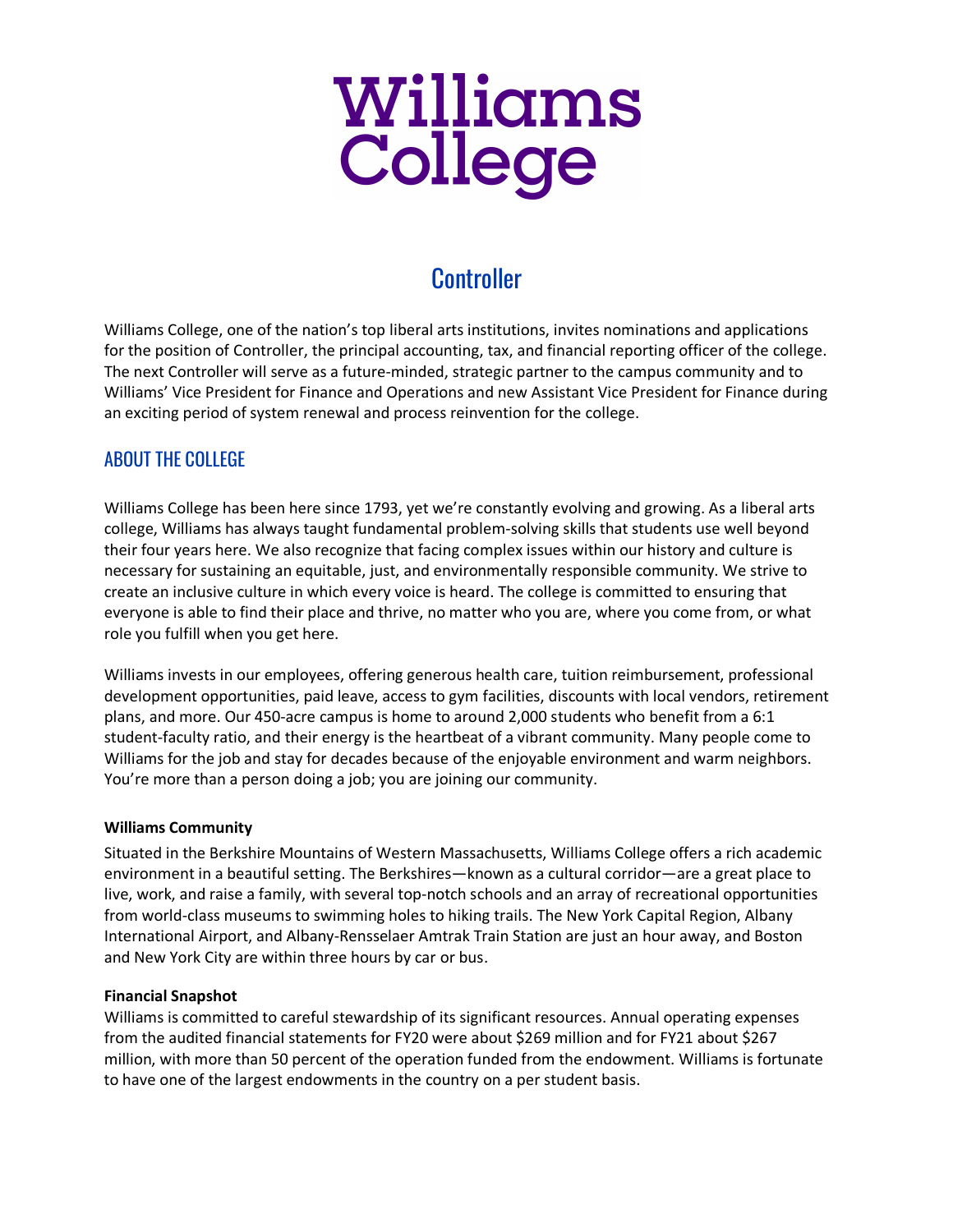| Enrollment (Fall 2022)                                  | 2,216                      |
|---------------------------------------------------------|----------------------------|
| Comprehensive Fee (Fall 2022)                           | \$77,300                   |
| Percent of Students Receiving Financial Assistance      | 53%                        |
| Annual Operating Expenses (FY21)                        | \$267 million              |
| Endowment (June 30, 2021)                               | \$3.9 billion              |
| Endowment per Student (June 30, 2021)                   | $$1.8$ million             |
| Endowment Spending Rate (for year ended June 30,        | 5.5% of the 12 QTR Average |
| $ 2021\rangle$                                          |                            |
| Endowment Rate of Return (June 30, 2021)                | 49.9%                      |
| Fundraising-Three Year Average (ending FY21)            | \$86 million               |
| Capital expenditures - Three Year Average (ending FY21) | \$71 million               |
| Long term debt (June 30, 2021)                          | \$413 million              |

#### [More information about Williams' finances.](https://controller.williams.edu/college-financial-statements/)

#### **Nation's First All-Grant Financial Aid Program**

A national leader in college access and affordability, Williams just took a major step toward what it calls a goal of "true affordability" for students receiving financial aid. Starting with the fall 2022 semester, the college will become the first in the country to totally eliminate loans, as well as required campus and summer jobs from all of its financial aid awards. The components will be replaced with equivalent grant funds.

The college's latest move to an all-grant program immediately benefits the more than 1,100 of Williams' 2,121 total undergraduates (almost 53 percent) who receive financial aid from the school. Middleincome families will receive approximately \$35,000 in additional grant aid over four years, while the college's lowest-income families, whose aid packages already excluded loans, will receive almost \$16,000 in additional grants. The move will cost the college an estimated \$6.75M annually, raising its total financial aid budget to \$77.5M in FY23—one of the most generous per capita in the nation.

[More information about this impactful new initiative,](https://president.williams.edu/writings-and-remarks/exciting-news-williams-announces-nations-first-all-grant-financial-aid-program/) announced in April 2022.

## THE ROLE OF CONTROLLER

The Controller is the college's principal accounting officer, overseeing all accounting operations. Reporting to the Assistant Vice President for Finance, the Controller leads an office approaching 10 employees and is responsible for ensuring accurate, efficient, and timely processing of financial transactions; maintaining sound accounting policies and practices; and balancing an effective and rigorous internal control regime with excellent customer service.

The Controller is responsible for financial policy development, documentation, dissemination, and monitoring, as well as financial, endowment, and grant accounting; internal and external financial reporting; policy development; tax compliance; purchasing; accounts payable; payroll; accounts receivable; trust accounting; and Pcard services.

The Controller will oversee several key areas with specific responsibility for the following: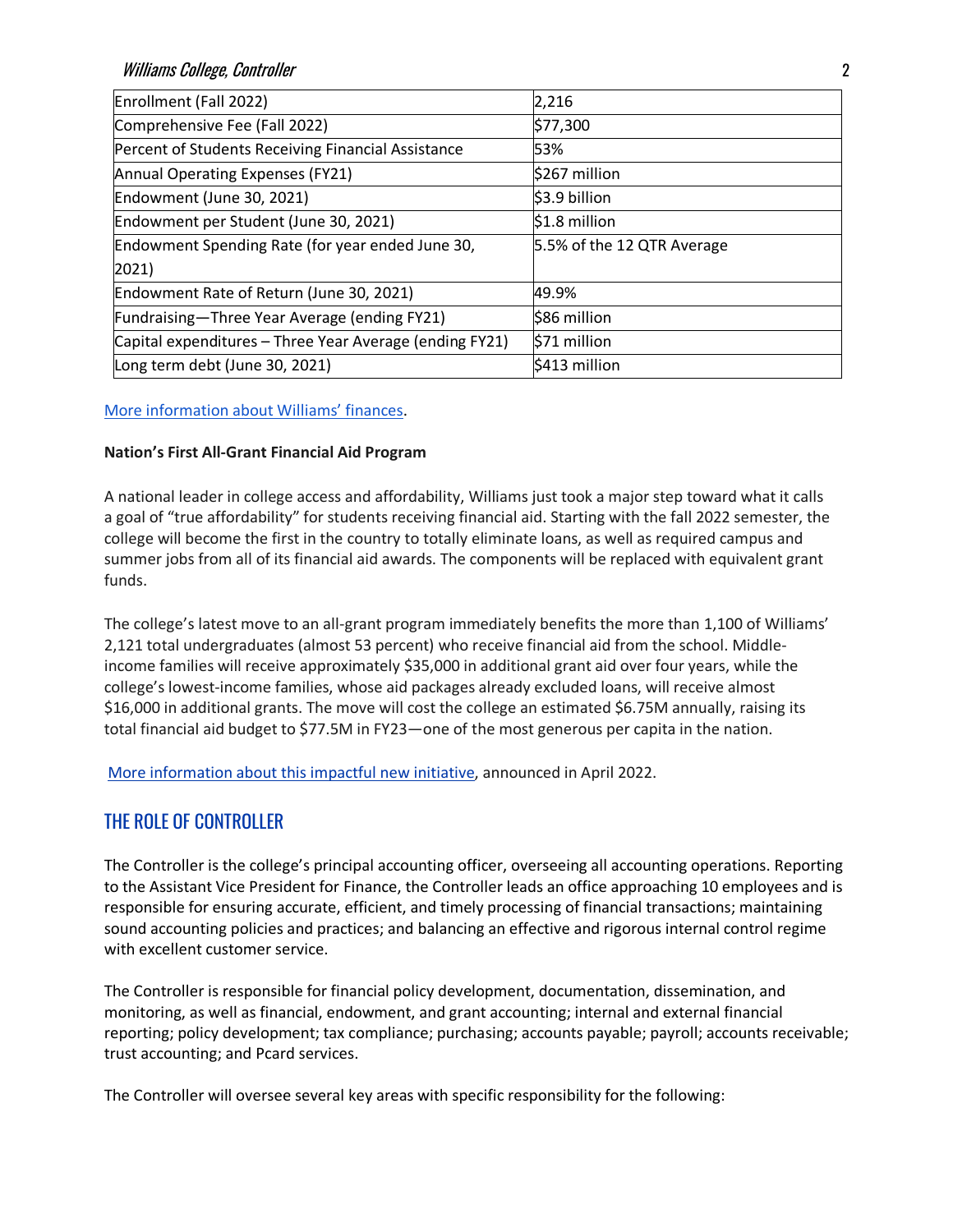## Williams College, Controller 3

#### *Financial Operations, Compliance, Reporting*

- Develop, refine, and maintain appropriate financial and internal control systems that ensure protection of college resources and compliance with local, state, and federal laws and regulations as well as generally accepted accounting principles (GAAP), federal grant regulations, college policies, and best accounting practices;
- Lead the Controller's office in delivering a broad range of services to students, faculty, staff, donors, and departments and programs;
- Lead, manage, evaluate, and develop a diverse team that is professional, service-oriented, and supports the campus community;
- Recruit, train, motivate, and retain an excellent staff, support their ongoing professional development, and sustain a collegial and collaborative environment committed to excellence;
- Ensure the accuracy and timeliness of all financial reporting;
- Prepare the college's annual financial statements and meet other external reporting requirements;
- Facilitate timely preparation of the college's various tax filings (e.g. IRS Forms 990 and 990T; multistate tax returns; sales tax, payroll tax filings, employment taxes);
- Maintain and monitor financial and internal controls including, but not limited to, the timely performance, documentation, and review of account reconciliations;
- Maintain a documented system of accounting policies and procedures;
- Maintain the general ledger system and chart of accounts, assuring that any accounting issues are promptly identified and resolved;
- Maintain proficiency and currency in accounting, finance, tax, and regulatory trends and developments;
- Coordinate the annual financial statement audit;
- Participate in and support the work of the Audit Committee of the Board of Trustees, preparing materials, reporting on financial results and risk management activities, and engaging in various studies and analyses;
- Coordinate the review, selection, testing, implementation, and maintenance of all software utilized for financial reporting and other functions of the Office of Financial Services;
- Develop and maintain effective and efficient operations, including adoption of emerging technologies and service arrangements;
- Support post-award grant management and drawdown process;
- Develop and maintain an effective vendor management program/ due diligence regime over key service providers (e.g. audit and tax) and lead searches as appropriate; and
- Manage budgets associated with the Controller's office.
- Support the leadership team in the selection and implementation of new finance, human resources, and student information systems.

#### *Campus Outreach, Service, Communication*

- Identify strategic opportunities to improve communication and processes within the department and throughout the college, including involvement in establishing practices for new initiatives within the college;
- Establish and maintain relationships with the college's banking partners and other financial institutions;
- Serve on various college committees and maintain cooperative working relationships with other individuals and departments within the finance group and throughout the college including the Investment Office, Human Resources, Planning, Design & Construction, Development, Information Technology, and Grants Office; and
- Approach responsibilities not only from compliance and control perspectives, but also from client service and educational perspective to ensure understanding and improve buy-in.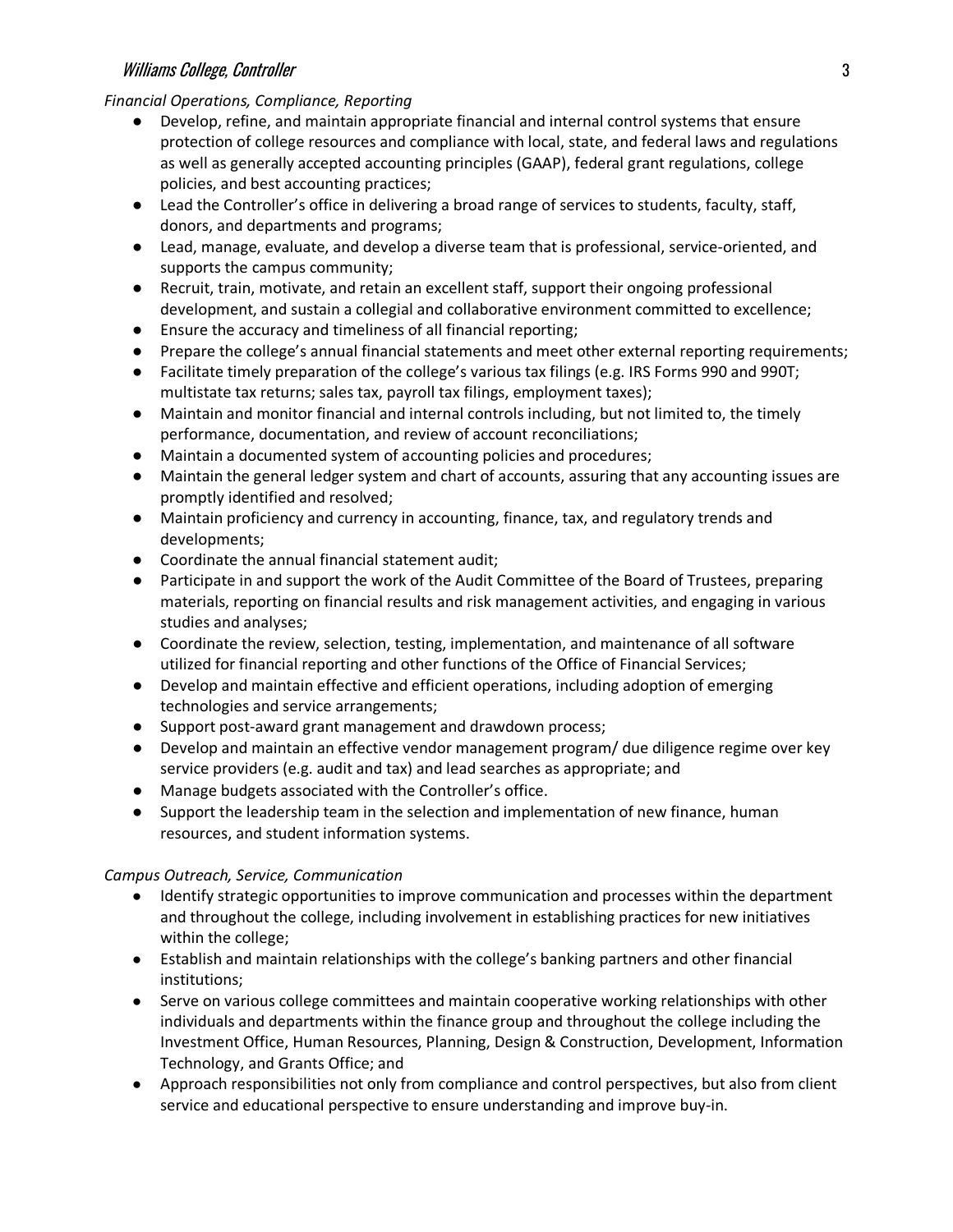#### Williams College, Controller 4

In a setting where shared governance and community consensus are valued, the next Controller will work closely with the Assistant Vice President for Finance (AVPF) and Vice President for Finance and Operations (VPFO) in thinking strategically, fostering process renewal and systems improvement, and bringing energy and leadership to creating a sustainable, customer service-minded, mission-driven business model for the college that is continually focused on excellence in all forms.

The Controller will be a thought partner to the AVPF and VPFO, responsive to the needs of faculty and staff leadership and trustees, and will identify opportunities and challenges and craft solutions to advance the institution and its systems over the short and long term. The Controller will help to stimulate the very best thinking among the teams that report in, recognizing the primacy of the educational mission in all decisions.

## DESIRED QUALIFICATIONS AND CHARACTERISTICS

Williams seeks a Controller with a track record of successful accounting and financial operations leadership. The successful candidate will be an experienced accounting professional with a deep knowledge of accounting, tax, and financial reporting. In addition, the successful candidate will be an effective, communicative, and highly collaborative leader who can lead and develop a diverse team and who deeply values education. In addition, the successful candidate will possess many of the following experiences, capabilities, and personal attributes:

- Six to eight years of experience as an accounting professional, including management experience; preference for experience in higher education or a public accounting firm with a higher education/nonprofit client base, or the equivalent;
- Ability to work collaboratively and to effectively lead and develop staff;
- Commitment to the value of diversity in the workplace;
- Strong organizational, analytic, interpersonal, problem-solving, project management, and customer service skills;
- Ability to effectively communicate orally and in writing complex financial information to constituencies with varied levels of financial expertise;
- High level of professionalism, initiative, the ability to manage numerous deadlines simultaneously with an appropriate sense of urgency;
- Strong problem solving and creative thinking skills;
- Sound judgment and decision-making skills based on accurate and timely analyses;
- Strong presentation skills and the capacity to organize information;
- Demonstrated reputation for integrity and ethical standards, including the ability to handle confidential information with utmost discretion;
- Strong understanding of tax codes and laws;
- Demonstrated experience in performing functions and in the oversight of general ledger, fund accounting, accounts receivable, accounts payable, purchasing, payroll, grants, plant/capital accounting, and tax preparation; and
- Experience with accounting information and modern financial systems required; experience with ERP implementation desired.